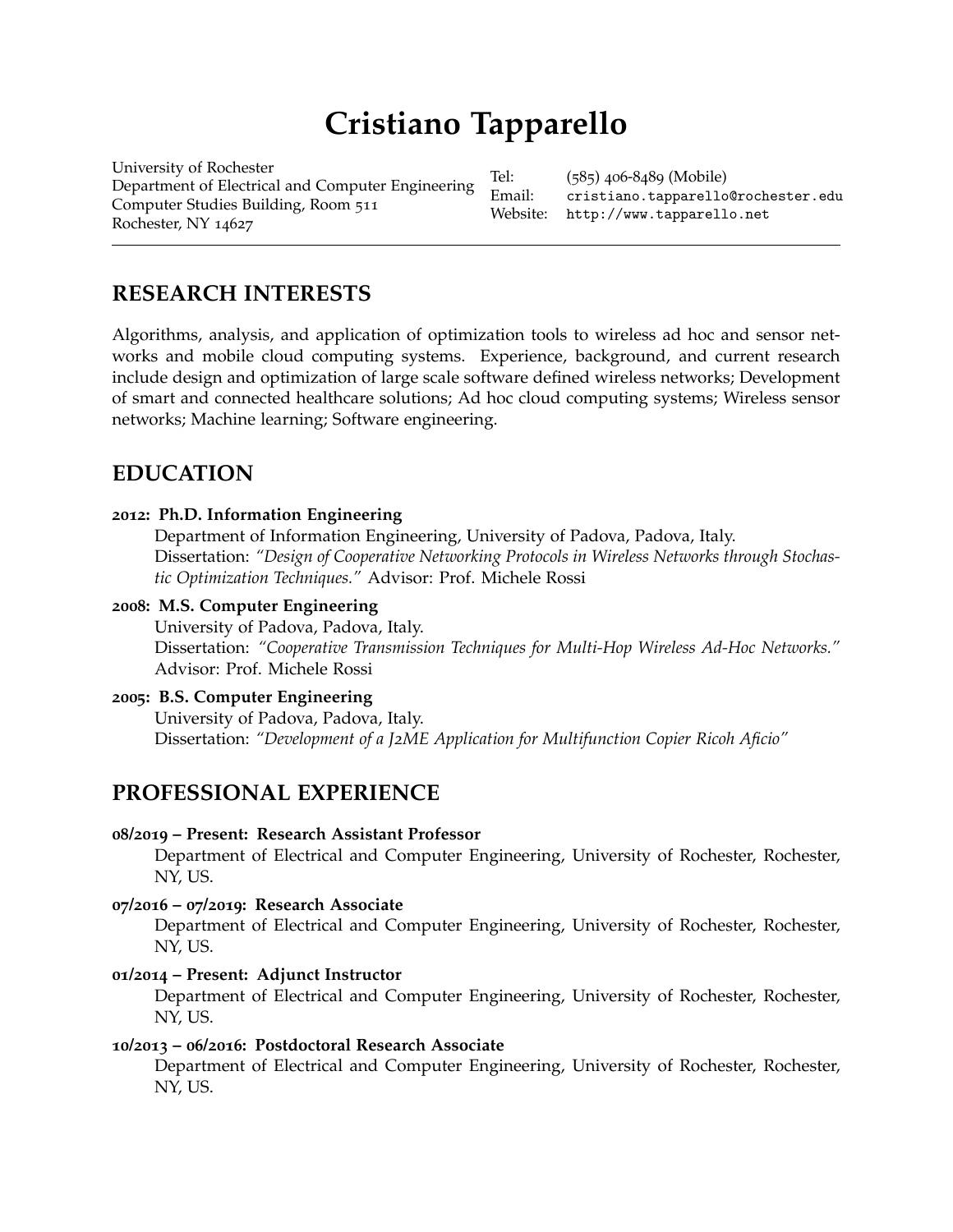#### **01/2012 – 10/2013: Postdoctoral Research Associate**

Department of Information Engineering, University of Padova, Padova, Italy.

#### **05/2011 – 11/2011: Research Associate (Visiting Scholar)**

Center for Wireless Communications and Signal Processing Research, New Jersey Institute of Technology (NJIT), Newark, NJ, US.

# **GRANTS & AWARDS**

U01 AA026104-01, *"Development and Evaluation of an Evidence-based Mobile Health Caregiver Intervention for FASD,"* C. Petrenko, C. Tapparello (Multiple PD/PI). NIH, \$1, 570, 489, 07/01/2017 – 05/31/2022. Role: PI.

*Support for Distributed Computing and Network Management in Mobile Ad Hoc Networks,* W. Heinzelman (PI).

Harris Corp./Empire State Development, \$330, 000, 07/01/2015 – 06/30/2020. Role: Co-PI.

Postdoctoral fellowship contract at the University of Padova, Italy, Euro 39, 000, 01/2012 – 12/2013.

"Aldo Gini Foundation" (Padova, Italy) scholarship for international research at the New Jersey Institute of Technology (NJIT), Newark, NJ, US. Euro 3, 800, 05/2011 – 11/2011.

PhD Scholarship from the Italian Ministry of University and Research (MIUR), 01/2009 – 12/2011.

# **TEACHING EXPERIENCE**

#### **Courses Developed:**

"ECE 241 - Signals," ECE, University of Rochester Fall 2019

"ECE 245/445 - Wireless Communications," ECE, University of Rochester (senior/graduate) Fall 2016 (20 students), Fall 2017 (10 students), Fall 2018 (10 students)

"ECE 448 - Wireless Sensor Networks," ECE, University of Rochester (graduate) Spring 2014 (11 students), Spring 2015 (9 students), Spring 2016 (7 students), Spring 2017 (5 students), Spring 2018 (6 students), Spring 2019 (8 students)

#### **Guest Lectures:**

"The Evolution of Clustering Protocols for Mobile Ad Hoc and Wireless Sensor Networks," senior/graduate course "Wireless Communications" held by Prof. Wendi Heinzelman, University of Rochester, NY, US, December 3, 2015.

"Wireless Sensor Networks," senior/graduate course "Wireless Communications" held by Prof. Wendi Heinzelman, University of Rochester, NY, US, December 1, 2015 and November 25, 2014.

"Mobile Ad Hoc Networks," senior/graduate course "Wireless Communications" held by Prof. Wendi Heinzelman, University of Rochester, NY, US, November 20, 2014.

"Wireless Sensor Networks: Working with Constrained Platforms," graduate course "Circuits, Protocols and Applications for Telecommunication Systems" held by Prof. Lorenzo Vangelista, University of Padova, Italy, May 19, 2010.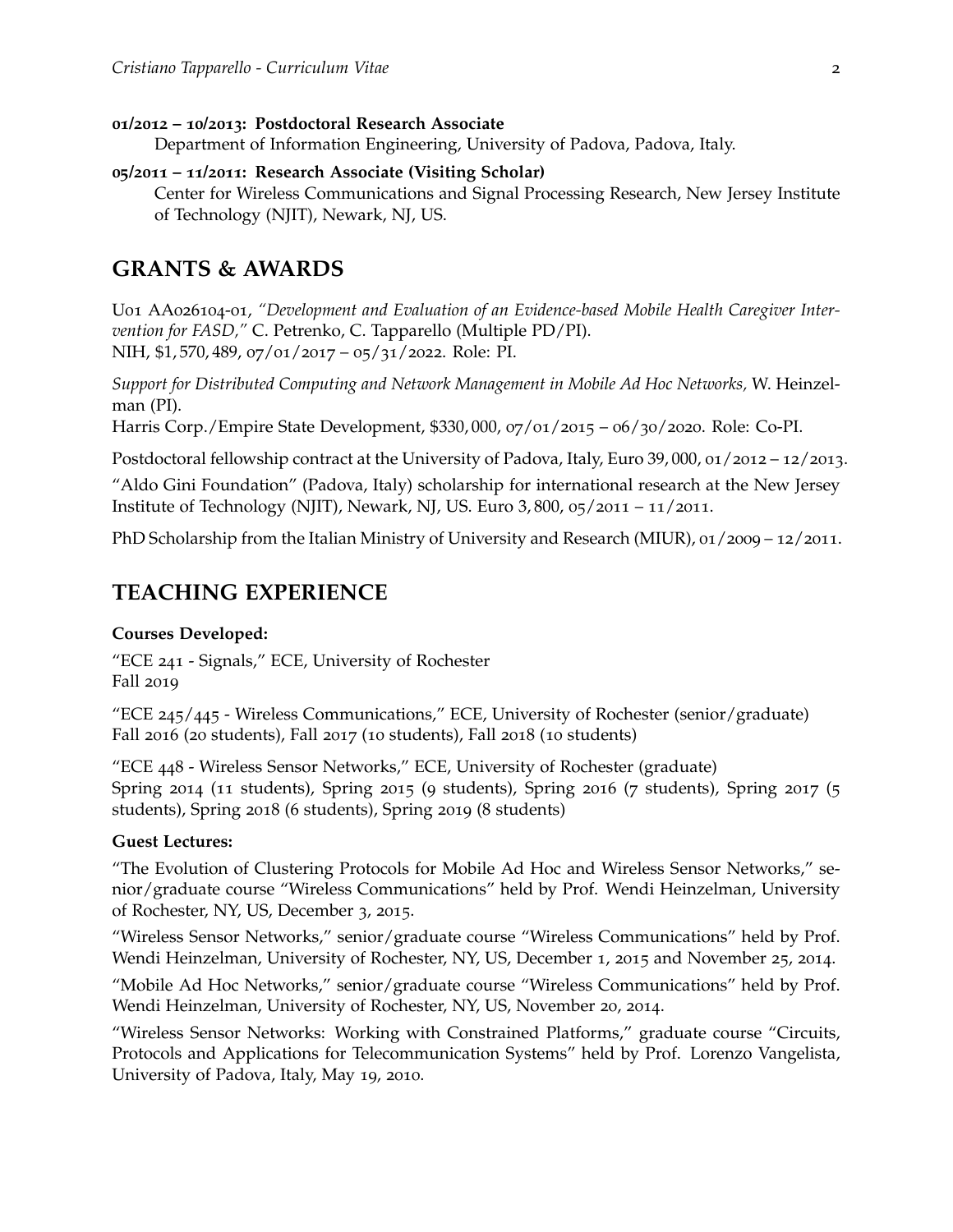"Wireless Sensor Networks: How to Program, TinyOS and Synapse++," graduate course "Wireless Systems and Networks" held by Prof. Michele Rossi, University of Padova, Italy, April 1, 2010.

# **PROFESSIONAL ACTIVITIES**

Member of ACM (2013–Present), IEEE (2004–Present), IEEE Communications Society (2004– Present), IEEE Computer Society (2004–2010)

Chair of the Rochester Chapter of the IEEE Communications Society (2016–Present)

Founder Member and Treasurer of Java User Group (JUG) Padova (2006–Present)

Developer and Maintainer of the Open Source project Network Simulator 3 (ns-3) (2013–Present)

General Co-Chair of the Workshop on Cloud Connected Health (CCH) 2017, in association with IEEE/ACM CHASE 2017

Technical Program Committee member for: Workshop on ns-3 (2015–2018), IEEE ICC (2015– 2018), IEEE GLOBECOM (2015–2018), IEEE WCNC (2012,2013,2018), IEEE SECON (2014), IEEE WoWMoM (2010), WiOpt (2009).

Reviewer for the following journals: IEEE Transactions on Communications, IEEE Transactions on Wireless Communications, IEEE Transactions on Green Communications and Networking, IEEE/ACM Transactions on Networking, IEEE Journal on Selected Areas of Communication, IEEE Transactions on Mobile Computing, IEEE Transactions on Vehicular Technology, ACM Transactions on Sensor Networks, Springer Wireless Networks, Elsevier Ad Hoc Networks, MDPI Sensors.

## **UNIVERSITY OF ROCHESTER SERVICE**

Member (2013–2014) and Co-Chair(2015–2016) of the University of Rochester Postdoctoral Association (UR PDA)

### **SUPERVISED STUDENTS**

#### **University of Rochester, Rochester, NY:**

Nadir Adam (3<sup>rd</sup> year Ph.D. student), Utku Demir (3<sup>rd</sup> year Ph.D. student), George Klimiashvili (B.S. 2020), Veerendra Balchand (B.S. 2020), Jordan Floyd (B.S. 2020), Abrar Rahman Protyasha (B.S. 2021), Aaron Faulkenberry (B.S. 2019), Javon Walker (B.S. 2019), Hoda Ayatollahi (Ph.D. 2018), Alphonse Mugisha (M.S. 2018), Rebecca Van Dyke (M.S. 2018), Avram Webberman (M.S. 2018), Abhishek Singh (M.S. 2018), Abhinanda Dutta (M.S. 2018), Chinenye Tassie (B.S. 2018), Colin Funai (Ph.D. 2017), Justin Fraumeni (B.S. 2017), Ibrahim Akbar (B.S. 2017), Kofi Adu-Manu (Visiting Ph.D. student from University of Ghana), Megha Modak (M.S. 2016), Yuan Xing (M.S. 2016), Teddy Reiss (B.S. 2018), Lauren Kemperman (B.S. 2017), Jean Chakmakas (B.S. 2017), Abner Aquino (B.S. 2016), Shurouq Hijazi (B.S. 2016).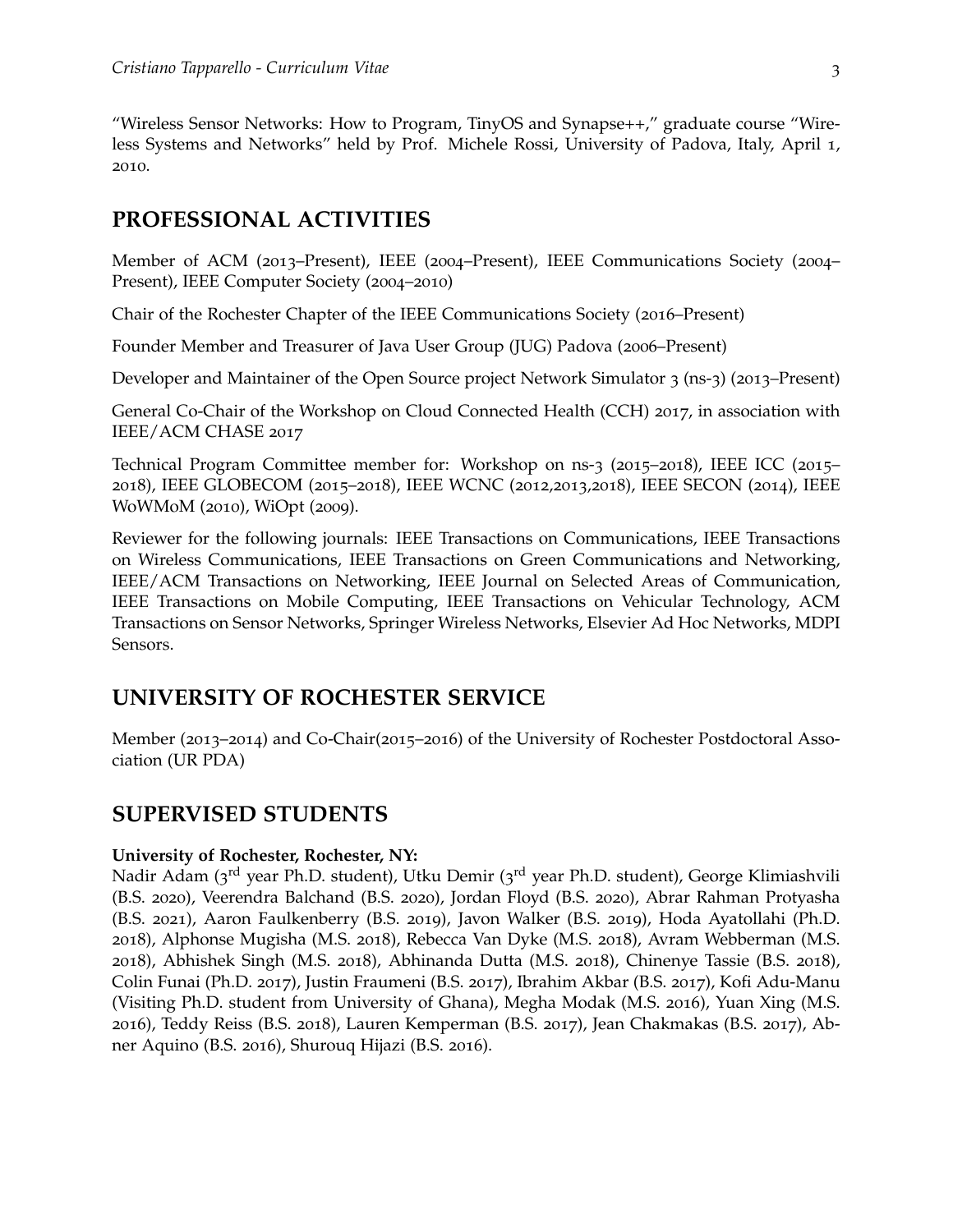#### **University of Padova, Padova, Italy:**

Giovanni Toso (1<sup>st</sup> year Ph.D. student), Ivano Calabrese (Research Collaborator), Federico Favaro (Research Collaborator), Mario-Emilio Cecconato (M.S. 2013).

### **LIST OF PUBLICATIONS**

#### **Journal Publications**

- 7. C. Funai, **C. Tapparello**, and W. Heinzelman, *"Computational Offloading for Energy Constrained Devices in Multi-hop Cooperative Networks,"* IEEE Transactions on Mobile Computing.
- 6. H. Ayatollahi, **C. Tapparello** and W. Heinzelman, *"MAC-LEAP: Multi-Antenna, Cross Layer, Energy Adaptive Protocol,"* Ad Hoc Networks, Vol. 83, February 2019, pp. 91-110.
- 5. K. S. Adu-Manu, N. Adam, **C. Tapparello**, H. Ayatollahi and W. Heinzelman, *"Energy-Harvesting Wireless Sensor Networks (EH-WSNs): A Review,"* ACM Transactions on Sensor Networks, Vol. 14 Issue 2, July 2018, Article No. 10.
- 4. K. S. Adu-Manu, **C. Tapparello**, W. Heinzelman, F. A. Katsriku and J.-D. Abdulai, *"Water Quality Monitoring Using WSNs: Current Trends and Future Research Directions,"* ACM Transactions on Sensor Networks, Vol. 13, Issue 1, January 2017, Article No. 4.
- 3. **C. Tapparello**, O. Simeone and M. Rossi, *"Dynamic Compression-Transmission for Energy-Harvesting Multihop Networks with Correlated Sources,"* IEEE/ACM Transactions on Networking, Vol. 22, No. 6, December 2014, pp. 1729-1741.
- 2. P. Casari, **C. Tapparello**, F. Guerra, F. Favaro, I. Calabrese, G. Toso, S. Azad, R. Masiero and M. Zorzi, *"Open-source Suites for the Underwater Networking Community: WOSS and DESERT Underwater,"* IEEE Network, S.I. Open Source for Networking: Development and Experimentation, Vol. 28, No. 5, September 2014, pp. 38-46.
- 1. M. Rossi, **C. Tapparello** and S. Tomasin, *"On Optimal Cooperator Selection Policies for Multi-Hop Ad Hoc Networks,"* IEEE Transactions on Wireless Communications, Vol. 10, No. 2, February 2011, pp. 506-518.

#### **Journal Submissions**

- 3. **C. Tapparello**, C. Petrenko, J. Parr, J. Floyd, H. Olson, W. Heinzelman, Z. Duan, "*FMF Connect: a Novel Cloud-based mHealth App for Caregivers Raising Children with FASD,*" in preparation.
- 2. C. Petrenko, J. Parr, C. Kautz, **C. Tapparello**, and H. Olson, "*Development of the Families Moving Forward Connect Mobile Health Intervention for Fetal Alcohol Spectrum Disorders: Qualitative Evaluation of Design and Functionalities,*" submitted.
- 1. Y. Xing, **C. Tapparello**, Y. Qian and L. Dong, *"Optimal Wireless Transmission to Multiple RF Energy Harvesters using Deep Learning,"* submitted.

#### **Book Chapters**

1. **C. Tapparello**, C. Funai, S. Hijazi, A. Aquino, B. Karaoglu, H. Ba, J. Shi, and W. Heinzelman, *"Volunteer Computing on Mobile Devices: State of the Art and Future Research Directions,"*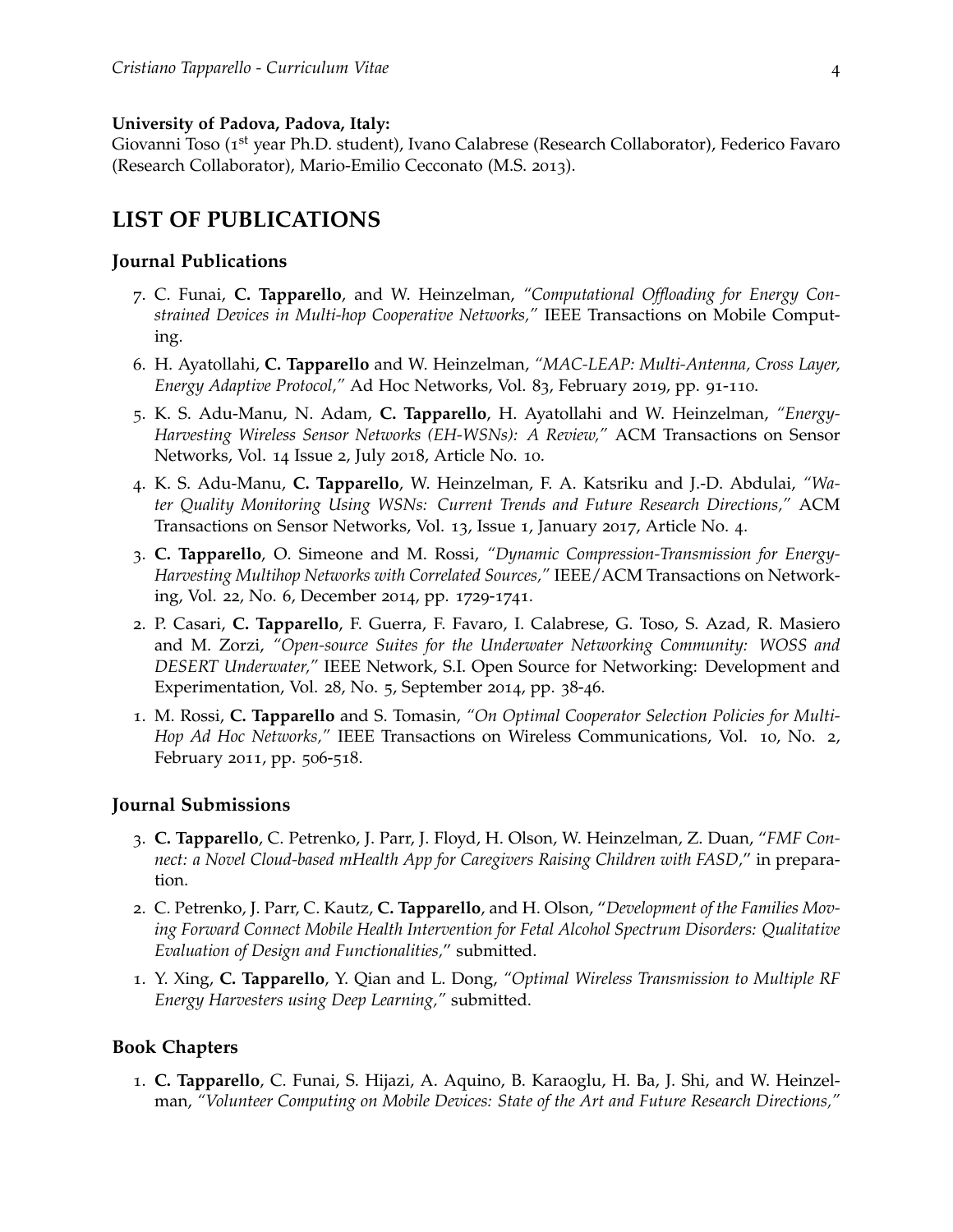Enabling Real-Time Mobile Cloud Computing through Emerging Technologies, IGI Global, 2015.

#### **Conference and Workshop Publications**

- 21. H. Ayatollahi, **C. Tapparello**, and W. Heinzelman, "*Optimizing Multi-antenna Communication in Cluster-based Wireless Networks,*" IEEE Wireless Communications and Networking Conference (WCNC), Marrakech, Marocco. April 15-18, 2019.
- 20. N. Adam, **C. Tapparello**, and W. Heinzelman, "*Infrastructure vs. Multi-Hop D2D Networks: Availability and Performance Analysis,*" IEEE International Conference on Computing, Networking and Communications (ICNC), Honolulu, Hawaii, USA. February 18-21, 2019.
- 19. U. Demir, A. Faulkenberry, **C. Tapparello**, and W. Heinzelman, "*Reducing Delay in Group Reformation in WiFi Direct Networks through Redundancy,*" IEEE GLOBECOM, Abu Dabhi, United Arab Emirates, December 9-13, 2018.
- 18. H. Ayatollahi, **C. Tapparello**, M. N. Wijesundara and W. Heinzelman, "*Energy Conservation in Animal Tracking,*" IEEE International Conference on Computing, Networking and Communications (ICNC), Maui, Hawaii, USA. March 5-8, 2018.
- 17. N. Adam, **C. Tapparello**, M. N. Wijesundara and W. Heinzelman, *"JumboNet Elephant Tracking Using Delay-Tolerant Routing with Multiple Sinks"*, IEEE International Conference on Computing, Networking and Communications (ICNC), Maui, Hawaii, USA. March 5-8, 2018.
- 16. U. Demir, **C. Tapparello**, and W. Heinzelman, *"Maintaining Connectivity in Ad Hoc Networks Through WiFi Direct"*, IEEE Mobile and Ad Hoc Sensor Systems (MASS), Orlando, FL, USA. October 22-25, 2017.
- 15. Y. Xing and **C. Tapparello**, *"Dynamic Fountain Codes for Energy Efficient Data Dissemination in Underwater Sensor Networks,"* MTS/IEEE OCEANS, Anchorage, AK, USA. September 18-21, 2017.
- 14. M. Wijesundara, A. Gamage, Y. Gokulan and **C. Tapparello**, "*Design of a low-frequency linear motion testbed for electromagnetic kinetic energy harvesters in JumboNet,*" IEEE National Information Technology Conference (NITC), Colombo, Sri Lanka. September 14-15, 2017.
- 13. H. Ayatollahi, **C. Tapparello**, and W. Heinzelman, *"Reinforcement Learning In MIMO Wireless Networks with Energy Harvesting,"* IEEE International Conference of Communications (ICC), Paris, France. May 21-25, 2017.
- 12. C. Funai, **C. Tapparello** and W. Heinzelman, *"Enabling Multi-hop Ad Hoc Networks Through WiFi Direct Multi-group Networking,"* IEEE International Conference on Computing, Networking and Communications (ICNC), Silicon Valley, CA, USA. January 26-29, 2017.
- 11. M. N. Wijesundara, **C. Tapparello**, A. Gamage, Y. Gokulan, L. Gittelson, T. Howard and W. Heinzelman, *"Design of a Kinetic Energy Harvester for Elephant Mounted Wireless Sensor Nodes of JumboNet,"* IEEE GLOBECOM, Washington, DC, USA. December 4-8, 2016.
- 10. C. Funai, **C. Tapparello** and W. Heinzelman, *"Mobile to Mobile Computational Offloading in Multi-hop Cooperative Networks,"* IEEE GLOBECOM, Washington, DC, USA. December 4-8, 2016.
- 9. **C. Tapparello**, W. Heinzelman, K. Conn and C. A. Mullen, *"ManageMyCondition: A Standard Framework for the Development of Cloud-based Medical Condition Management Applications,"*